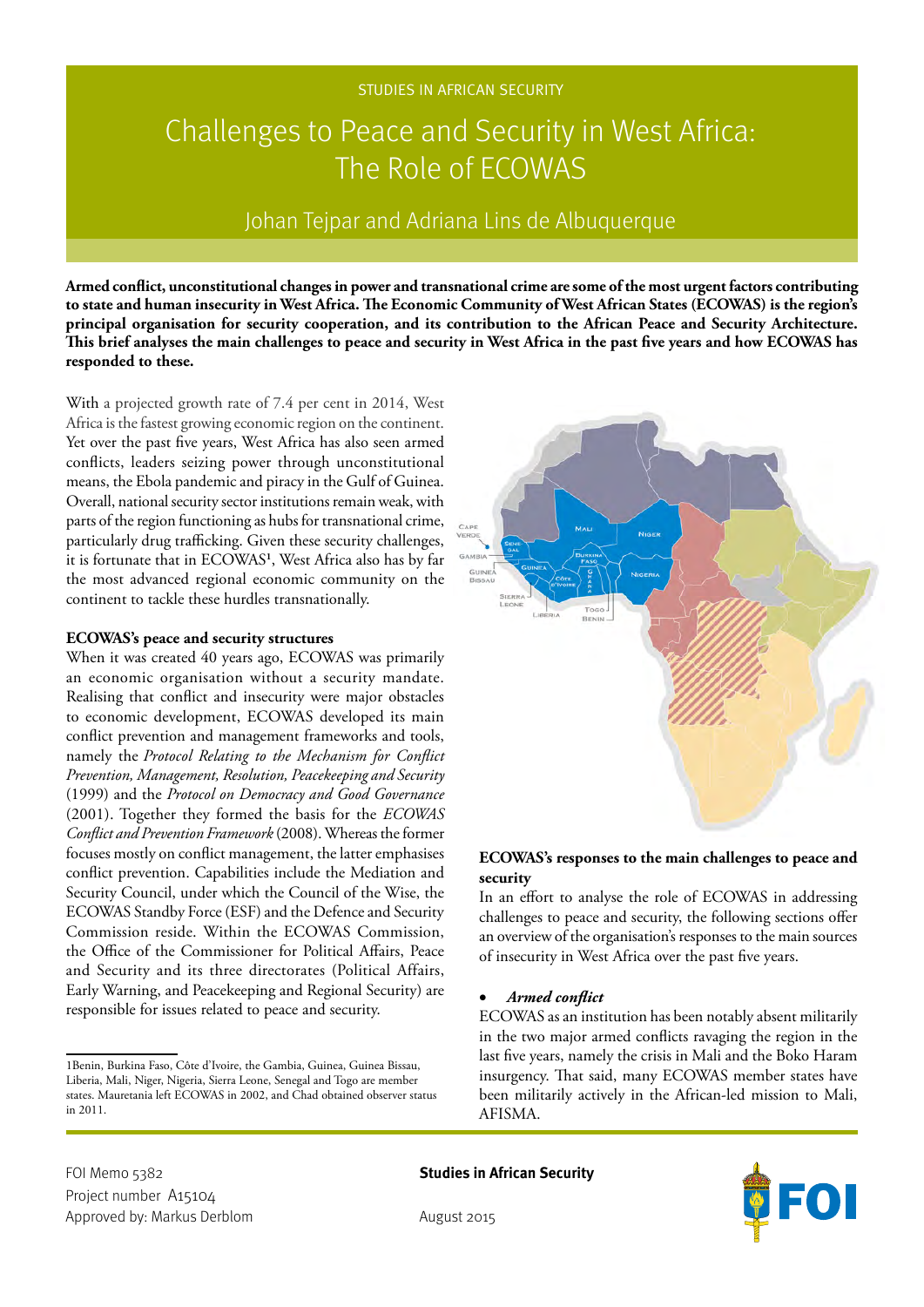

The ECOWAS response to the *Mali* crisis was initiated after the March 2012 coup d'état, at which point the insurgency was already ongoing. The plan was to deploy the ESF as part of a multidimensional mission – MICEMA – that would constitute a regional response to the conflict. The main reason that MICEMA was not deployed was ECOWAS's lack of financial and logistical resources for the mission and the organisation's inability to secure such support from the UN. Ultimately, the UN Security Council passed a resolution supporting the creation of the African-led mission, AFISMA, in December 2012. However, AFISMA did not have the logistical capacity to deploy quickly. This explains why the first external military response to the Mali crisis was the French Operation *Serval* in January 2013, rather than a regional or continental one. Nevertheless, although ECOWAS did not deploy militarily, it has remained actively involved in seeking to manage the Malian crisis through non-military means, particularly through its mediation efforts and by imposing a sanctions regime.

Several issues relevant to our understanding of ECOWAS as a security actor is evident from the Mali experience. First, the organisation's lack of financial and logistical resources to deploy ESF in Mali highlights a significant hurdle for ECOWAS's conflict management mission, as well as casting doubt on the ability of ESF to reach full operational capability by the end of 2015, the revised deadline for the African Standby Force (ASF). Second, it demonstrates the sometimes strained relationship between ECOWAS, the AU (which was central in the discussions surrounding the creation of AFISMA) and the UN. Not only did the UN authorise a similar support package to AFISMA that it had denied MICEMA, but the transition from MICEMA to AFISMA was also rife with tension. These experiences demonstrate the urgent need to improve interorganisational relations in order to allow for a more efficient response to future crises in the region.

ECOWAS has had little or no involvement in the military response to *Boko Haram*, the armed group that has been launching attacks against targets in Nigeria since 2009. The main reason for this is that Nigeria has not requested any military support from ECOWAS. This is partly due to Nigeria being by far the most powerful ECOWAS member state militarily, something that makes ECOWAS military assistance less vital. Partly, the reason is linked to Nigeria's national pride and preponderant role in the region and reluctance to accept help from smaller member states. Another reason why ECOWAS is not involved in the fight against Boko Haram is that the violence has spread to neighbouring countries (Cameroon, Chad and Niger), partly outside of ECOWAS. This development made clear that the response needed to

be trans-regional. Nigeria was ultimately convinced that it, together with Niger, Chad, Cameroon and Benin, needed to reactivate the Multi-National Joint Task Force (MNJTF) of the Lake Chad Basin Commission in October 2014 to defeat Boko Haram. On January 2015, the AU authorised the initial 12-month deployment of the MNJTF, consisting of up to 7,500 military and civilian staff.

Despite ECOWAS being largely on the sidelines in the military fight against Boko Haram, the Nigerian response to the insurgency has had two major repercussions on the institution's role as a peace and security actor. First, Boko Haram has made the organisation prioritise what it refers to as *terrorism* as a regional security threat. As such, it has developed a counter-terrorism strategy that focuses not only on a military response, but also on preventive measures seeking to counter radicalisation, such as good governance, dealing with unemployment, and social and/or ethnic discrimination. The focus on terrorism also means that ECOWAS sees an urgent need for ESF forces to receive counter-insurgency (COIN) training. This objective is partly being achieved through bilateral COIN training support that Nigeria is currently receiving from various international partners. Second, with Nigerian military forces heavily engaged in the fight against Boko Haram, it is unclear whether Nigerian pledges towards ESF, which constitute 50-60 % of total troops, can actually be counted on if there is a need for it to deploy, either as an ECOWAS mission or as part of ASF.

#### • *Democracy and governance deficits*

Close to two thirds of ECOWAS member states are considered less then fully democratic regimes, and good governance, compounded by high levels of corruption, remains an issue. In addition, the last five years have seen unconstitutional changes in governments in Burkina Faso, Côte d'Ivoire, Guinea-Bissau, Mali and Niger.

ECOWAS has sought to promote democracy in two principal ways. First, it has expanded its role in election monitoring, thereby seeking to prevent leaders coming to power through less than fair elections. Second, the adoption of the *Protocol on Democracy and Good Governance* in 2001 practically translates into a zero-tolerance stance against unconstitutional changes of power, and grants the right to impose sanctions against such illegitimate governments.

Whereas ECOWAS has made important inroads in promoting democracy in the region in the last five years, significant challenges remain. Successes include helping to install an interim government in Burkina Faso following the ousting of long-time president Compaoré in November 2014 and help prepare the country for democratic elections.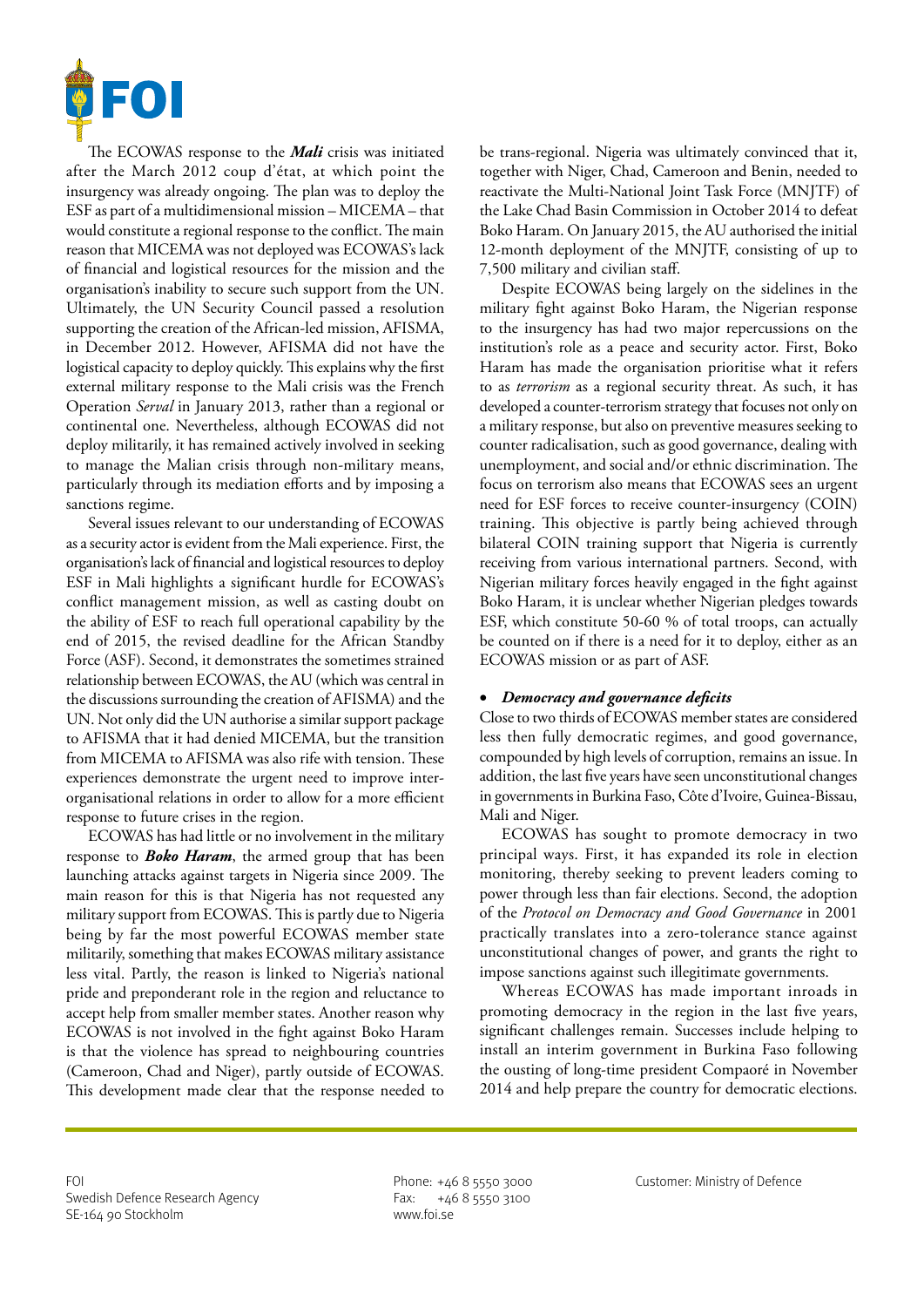

Similarly, although ECOWAS was criticised for supporting a transitional government that partly included supporters of the coup that took place in Guinea-Bissau in April 2012, ECOMIB, the ECOWAS mission responsible for supporting national security forces during the subsequent electoral process and security sector reform, has been hailed for helping to stabilise the country, as exemplified by the peaceful presidential election of 2014. In addition, ECOWAS was actively involved in seeking to ensure a lawful election process during the last Nigerian presidential election, work that included seeking to persuade the then current president Jonathan to accept the election result, a feat that was arguably crucial to preventing the election from turning violent. Hence, through this work, ECOWAS is contributing to creating a more democratic culture of governance in the region.

Yet sanctions and threats of intervention failed to convince Ivorian president Gbagbo to accept the electoral results and resign in 2010. Gbagbo was finally deposed by security forces backed by French troops and UN peacekeepers, but only after 3,000 people had been killed in post-election related violence. A recent setback to ECOWAS's democratisation mission also highlights the difficulties ahead. At a May 2015 ECOWAS meeting, a proposal to limit presidential terms to two was ultimately suspended after Togo and the Gambia, the only West African states that do not already impose such a rule, voiced reservations. Whereas it is true that the proposal would have to receive unanimous support from member states for it to be ratified, experts suggests that the ultimate reason why the proposal was not voted in was because various West African leaders beyond those in Togo and the Gambia would prefer to maintain the flexibility to run for a third term by amending their constitutions. As such, this event demonstrates not only the uncomfortable tension between ECOWAS's institutional agenda to democratise the region and the personal agendas of ECOWAS's heads of states, but also reminds us of the influence of the latter in determining whether West Africa will continue to develop in a democratic direction.

Despite ECOWAS having recently taken on a more prominent role in election-related activities, it has been less able to promote good governance issues linked to human security. All but two of the ECOWAS member states (the exceptions being Ghana and Cap Verde) have a low level of human development according to the UN. Although ECOWAS has undoubtedly contributed to improved economic growth in West Africa by promoting free trade within the region, the windfalls of such growth have so far not been directed adequately towards enhancing state capacity to provide social services and reduce youth unemployment, grievances that, if left unaddressed, can result in social protest or people turning to crime or taking up arms. The reason that ECOWAS has not been able to do more in this sphere is largely due to national economic policy ultimately being up to individual member states. Nevertheless, it seeks to alert its members to the links between good governance, human development and national security. As mentioned above, it does so partly through its new counter-terrorism strategy, which seeks to address the root causes of radicalisation. It also does so through its earlywarning system, ECOWARN, that tracks indicators related to, among others, social protest, and reports on these security trends to the Commission.

## • *Transnational crime*

*Transnational trafficking in people, drugs, small arms and light weapons (SALW) and other illicit goods* continues to undermine state building and contributes to regional insecurity. However, the free trade of people and goods, a founding principle of ECOWAS, makes dealing with these issues more difficult for the organisation. Nevertheless, in 2006, ECOWAS adopted a *Convention on Small Arms and Light Weapons, their Ammunition and Other Related Materials* and launched a small arms initiative (ECOSAP) based in Bamako, Mali, as a capacity-building programme to assist member states and civil society organisations in dealing with the problem of proliferation of SALW. Unfortunately, few visible results have come out of these initiatives, due largely to weak border controls and a generally weak security sector. In response to the lack of progress in this area, the European Union (EU) and Interpol have supported the creation of a West African Police Information System (WAPIS), a programme aimed at sharing information on transnational crime in the region between ECOWAS member states and Mauritania. The hope is that better information sharing will make it easier to develop a regional enforcement strategy against transnational crime. WAPIS seeks to develop national police databases initially, and then link these into a regional system under the auspices of ECOWAS. Currently, national databases of this kind have been set up in Ghana, Mali, Niger and Benin.

*Piracy* affects all ECOWAS member states who all depend on regional harbours for their trade. The entire coastline is affected, but piracy is particularly common in the Gulf of Guinea, and therefore a great threat to commerce and by extension to economic development in the region. To address maritime security, ECOWAS has established an *Integrated Maritime Strategy* that, among other things, seeks to establish three maritime zones. The first zone to be set up includes areas judged by some to be the epicentre of piracy in the Gulf of Guinea. It includes the waters of Nigeria, Niger, Benin and Togo and a monitoring centre in Cotonou, Benin. Although